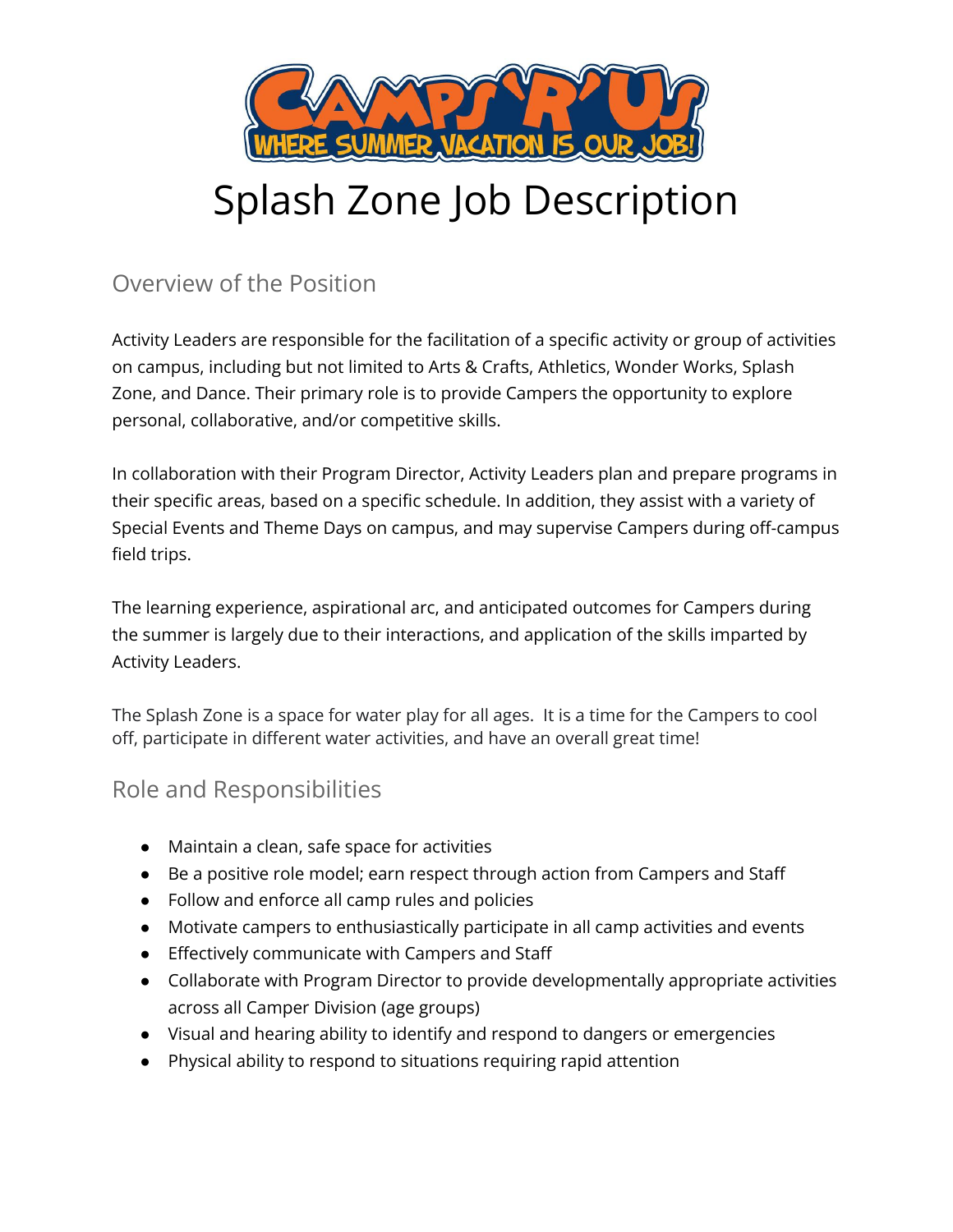- Physical strength, endurance, and patience to maintain constant supervision throughout camp
- All water activities should be set up before Camper groups arrive.
- The Splash Zone Activity Counselor is responsible for facilitating theme day water activities.
- They should demonstrate the activity of the day and explain directions to Campers and Staff.
- They will actively supervise, facilitate, and implement the activity.
- A list of activities should be rotated throughout the week.

### Materials Needed

- 1. Spray Park
- 2. Buckets
- 3. Sponges
- 4. Water Toys for Spray Park
- 5. Rubber Ducks for Spray Park
- 6. Water Balloons
- 7. Foam Sprayers
- 8. Slip and Slide
- 9. Mat for Slip and Slide
- 10. Sprinklers
- 11. Cones
- 12. Cups
- 13. Beach Towels
- 14. Sprinklers

#### Set-Up

- 1. The set up for water play will depend on the activity of the day.
- 2. Make sure that the space in which you are setting up the activity is safe. For example, twigs, branches, big rocks, etc. should be removed from the area.

#### Immediate Supervisor

Program Director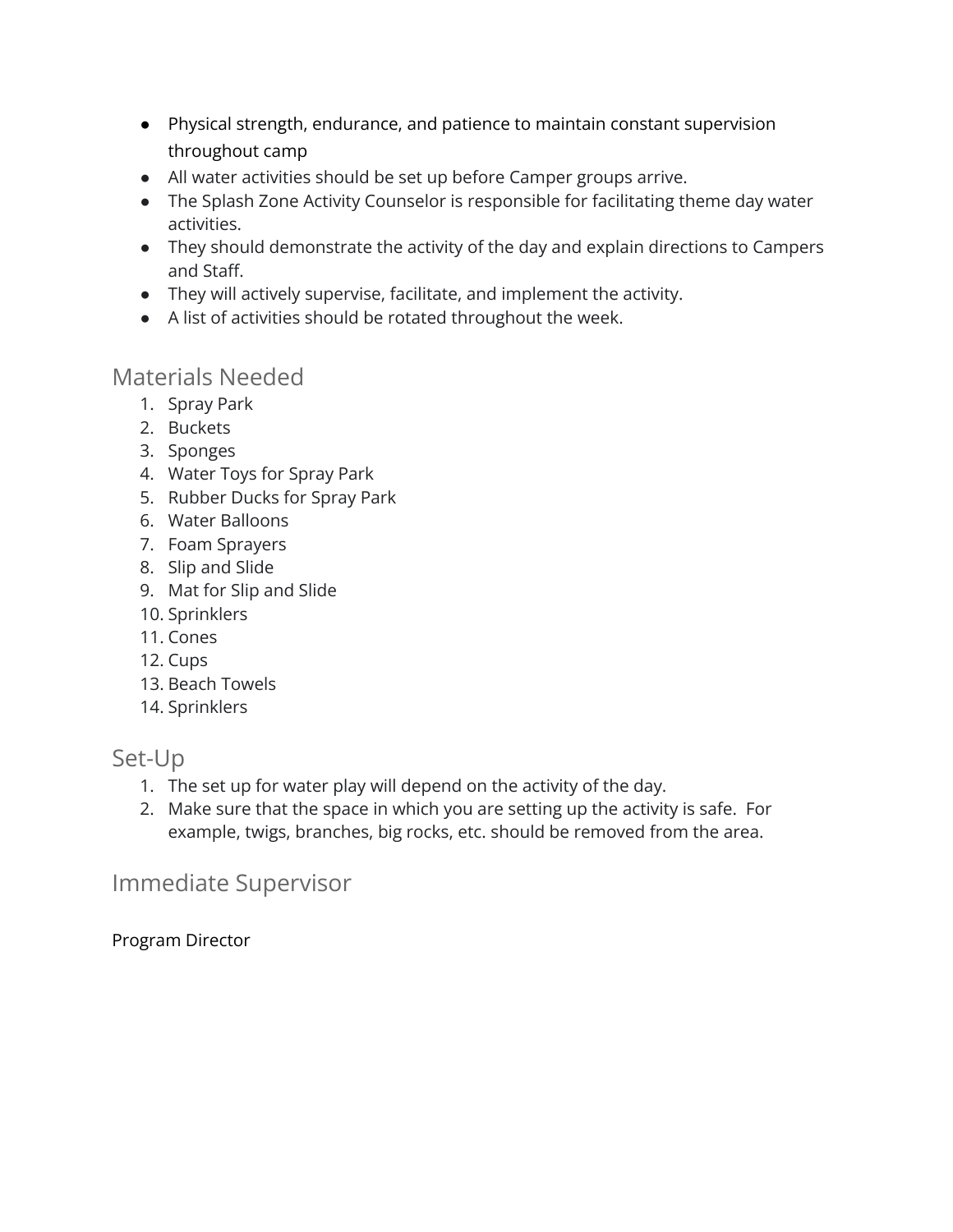# Splash Zone Eligibility

Activity Leaders should be former Camps 'R' Us Counselors with at least 2 years of camp experience and should be at least 18 years old, though preference is given to applicants 21 years and older. Additional relevant experience will be considered when specific eligibility requirements within the camp experience are not met.

# Training Requirements

Activity Leaders are required to be certified in American Red Cross Responding to Emergencies First Aid, CPR/AED for Professional Rescuers, and Anaphylaxis response.

In addition, Activity Leaders are required to attend and complete all assigned pre-season training and orientation sessions, both on-line and in person, and must actively participate in Campus set-up.

#### **Hours**

Monday- Friday 8:30 AM - 5:10 PM Overtime opportunities are available, 7:15 AM to 6 PM

## Compensation

Activity Leader base salary ranges between \$1365 and \$3,675 for the full camp season, based on age, experience, and professional certifications.

A \$315 bonus is awarded for completing all of the following, as defined in the employee contract:

- 1. Early Contract Signing and Submission of all Employee Paperwork
- 2. Attendance at all online and in-person Training, Orientation and Camp Set Up **Sessions**
- 3. Perfect Summer Attendance